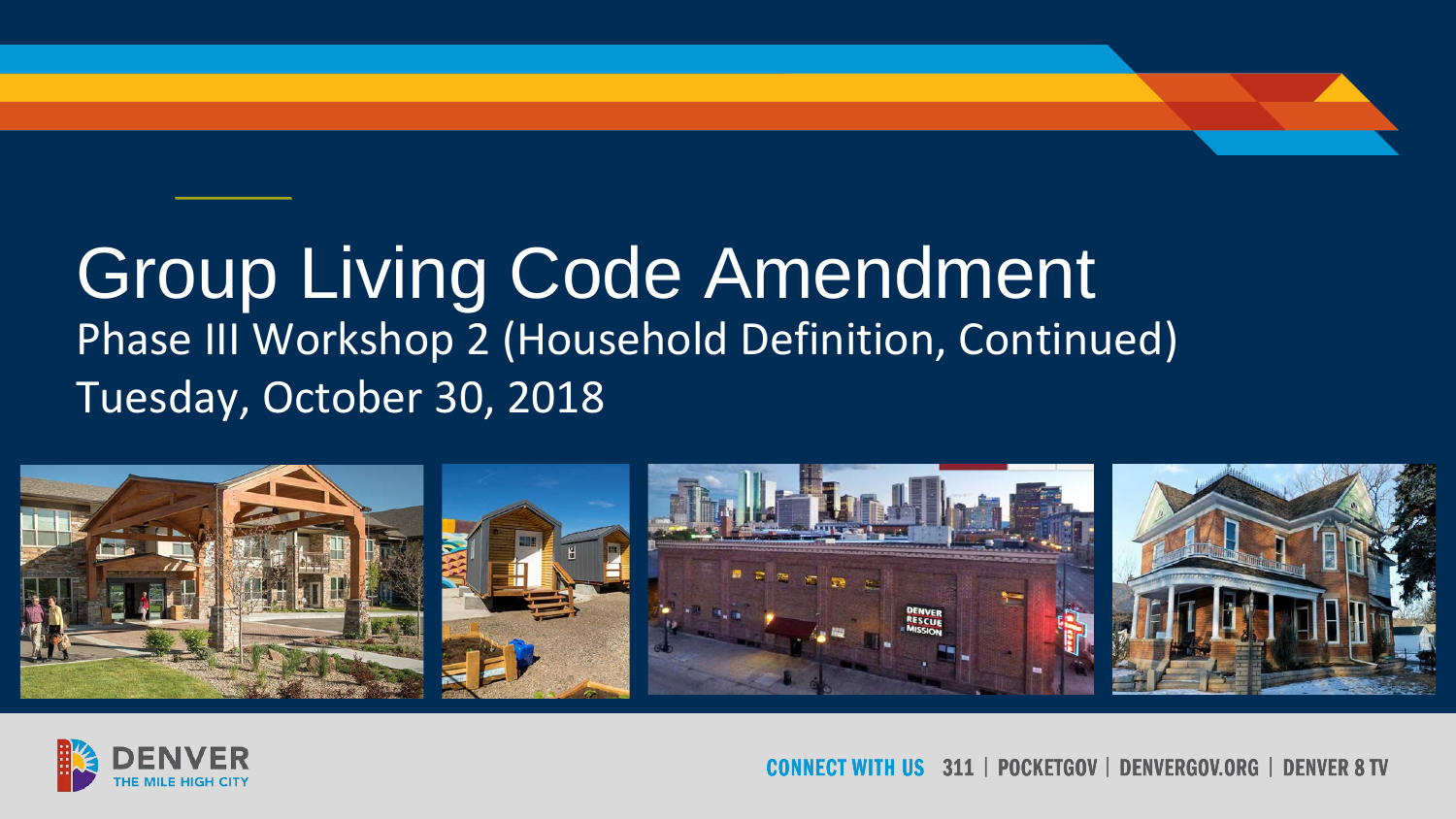## Welcome & Check-In

Connection and Appreciation





### **CONNECT WITH US 311 | POCKETGOV | DENVERGOV.ORG | DENVER 8 TV**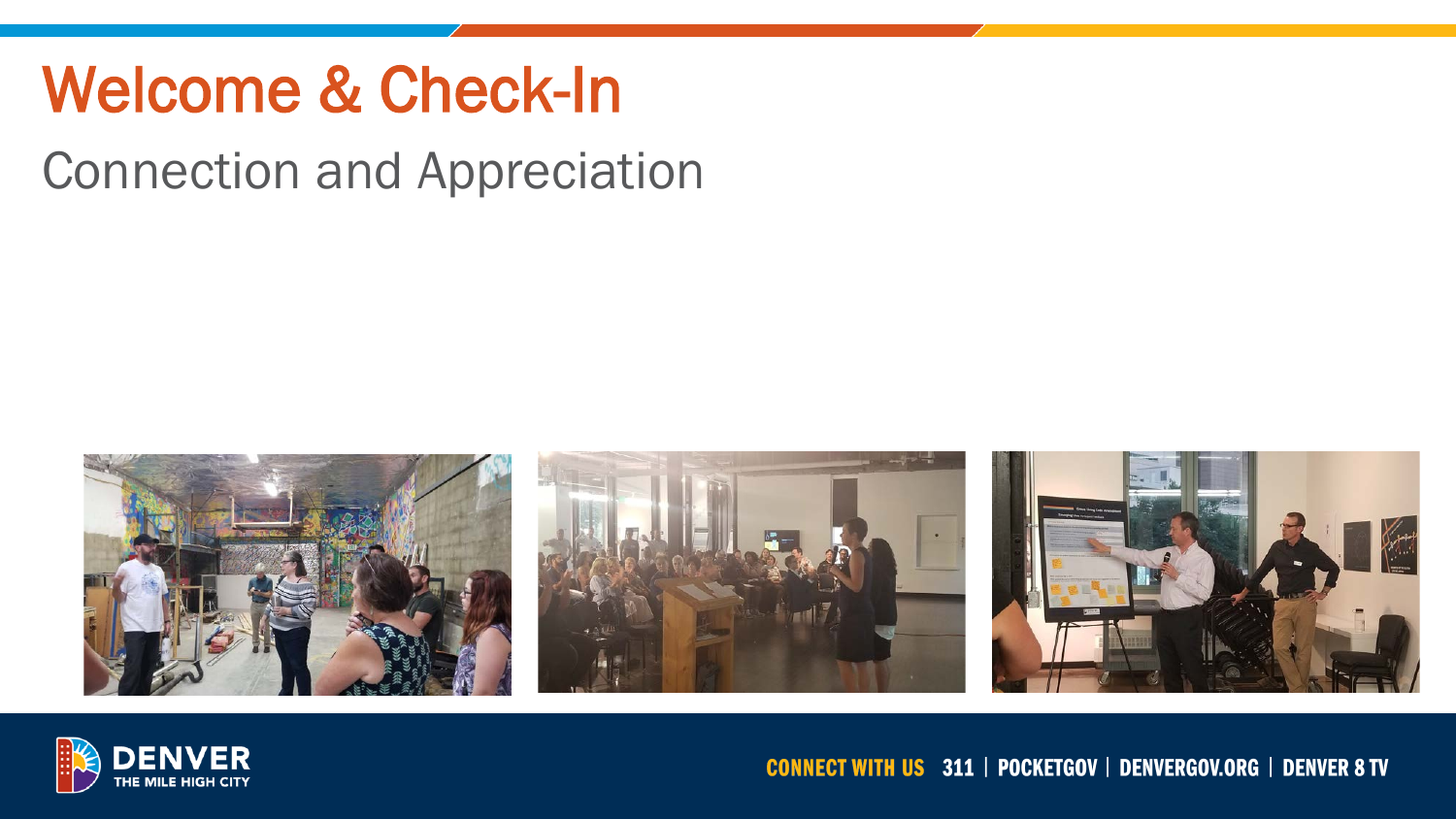## Today's Agenda

| <b>Time</b>   | <b>Topic</b>                                                                           | Objective(s)              |
|---------------|----------------------------------------------------------------------------------------|---------------------------|
| $4:00 - 4:15$ | <b>Welcome, Agenda, Recap and Objectives</b>                                           | <b>Welcome and Orient</b> |
| $4:15 - 4:45$ | <b>Present and Discuss 3 Alternatives</b>                                              | Learn                     |
| $4:45 - 5:15$ | <b>Small Group Workshops</b><br>Poster Exercise: Analyze against criteria<br>$\bullet$ | <b>Decide</b>             |
| $5:15 - 5:50$ | <b>Report Out and Refine</b><br>Seek agreement on final recommendation<br>$\bullet$    | Solve                     |
| $5:55 - 6:00$ | <b>Gratitude, Next Steps and Close</b>                                                 | Improve                   |

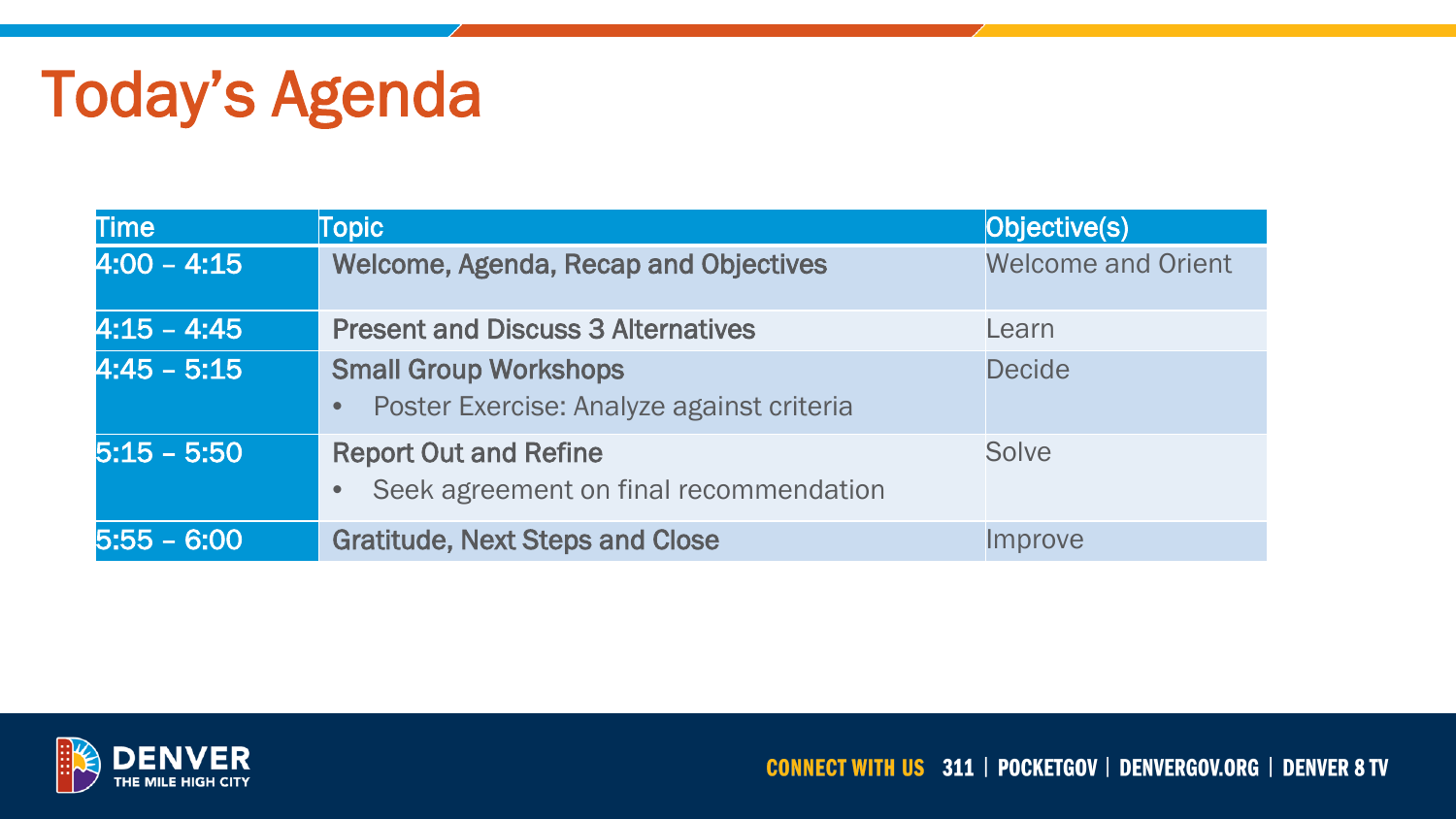### August Open House recap

### Public comment:

- Support for expanding number of unrelated people permitted to live together
- Support for flexibility and variety of affordable housing options, creative spaces, etc.
- Support for changes to address need for shelter, community corrections, etc.
- Concern about concentrations of poverty, services in neighborhoods
- Support for updating spacing and density regulations for clarity and enforceability

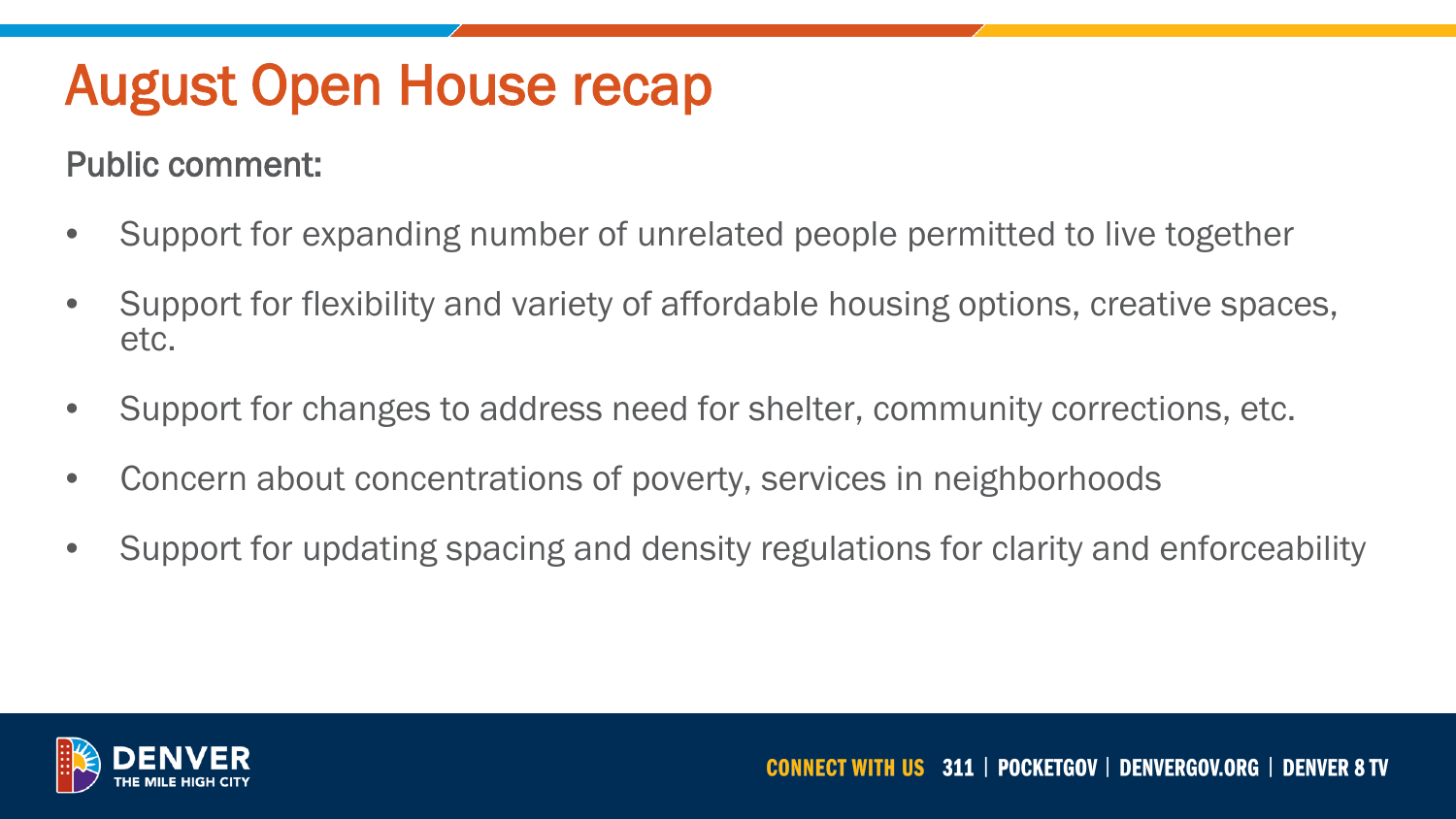## Proposed Phase III schedule What? Where? How?



Recommended

**Change**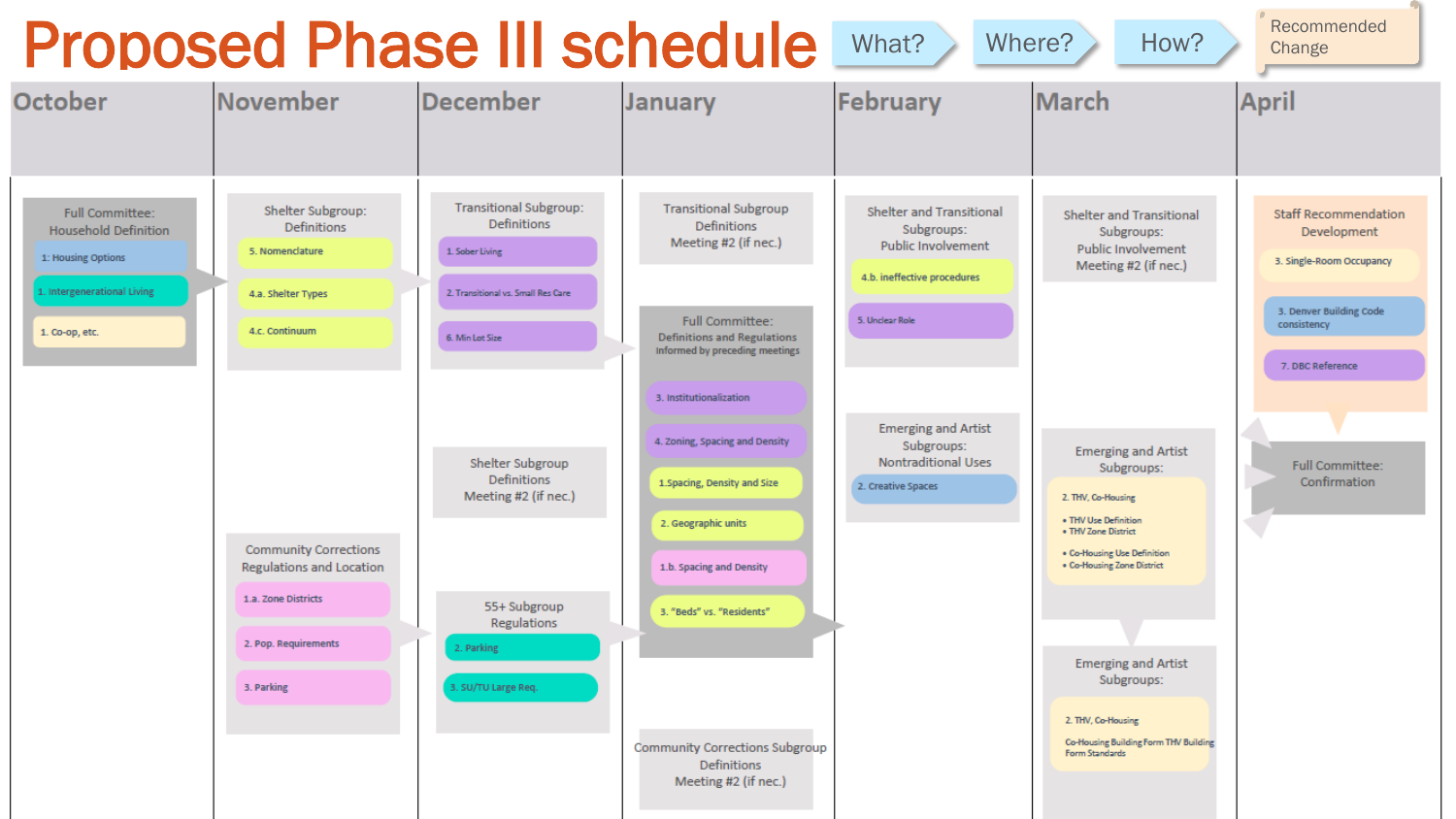## Schedule Problem Statement Key



be updated.

residential uses must comply with the Building and Fire Code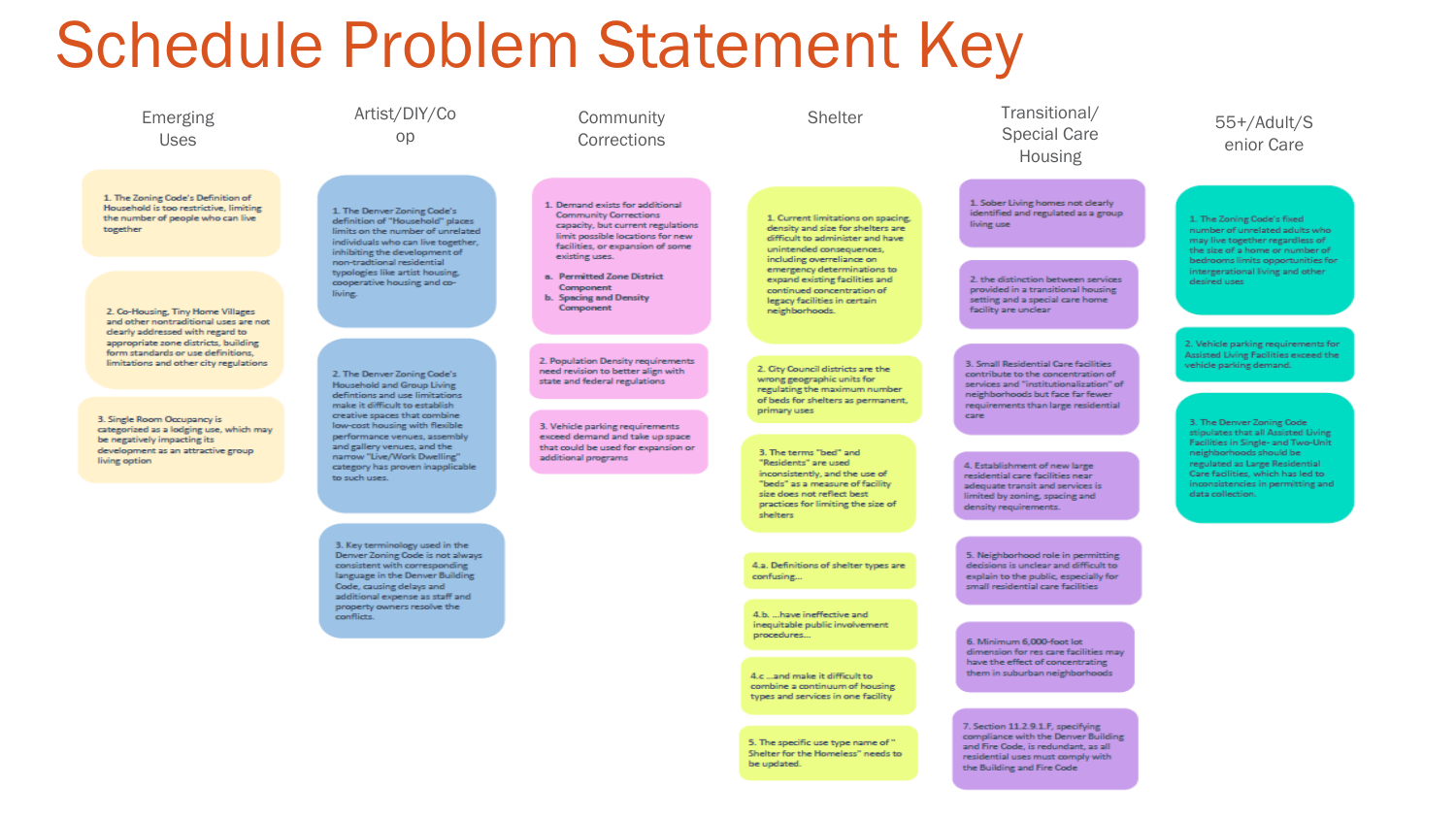# Progress made Oct. 8

- Recommended inclusion of "foster care/legal guardianship" in any list of related individuals in an updated definition of "household"
- Increasing the number of unrelated adults permitted to live in a home
- Three Committee-preferred methods for defining "Household"

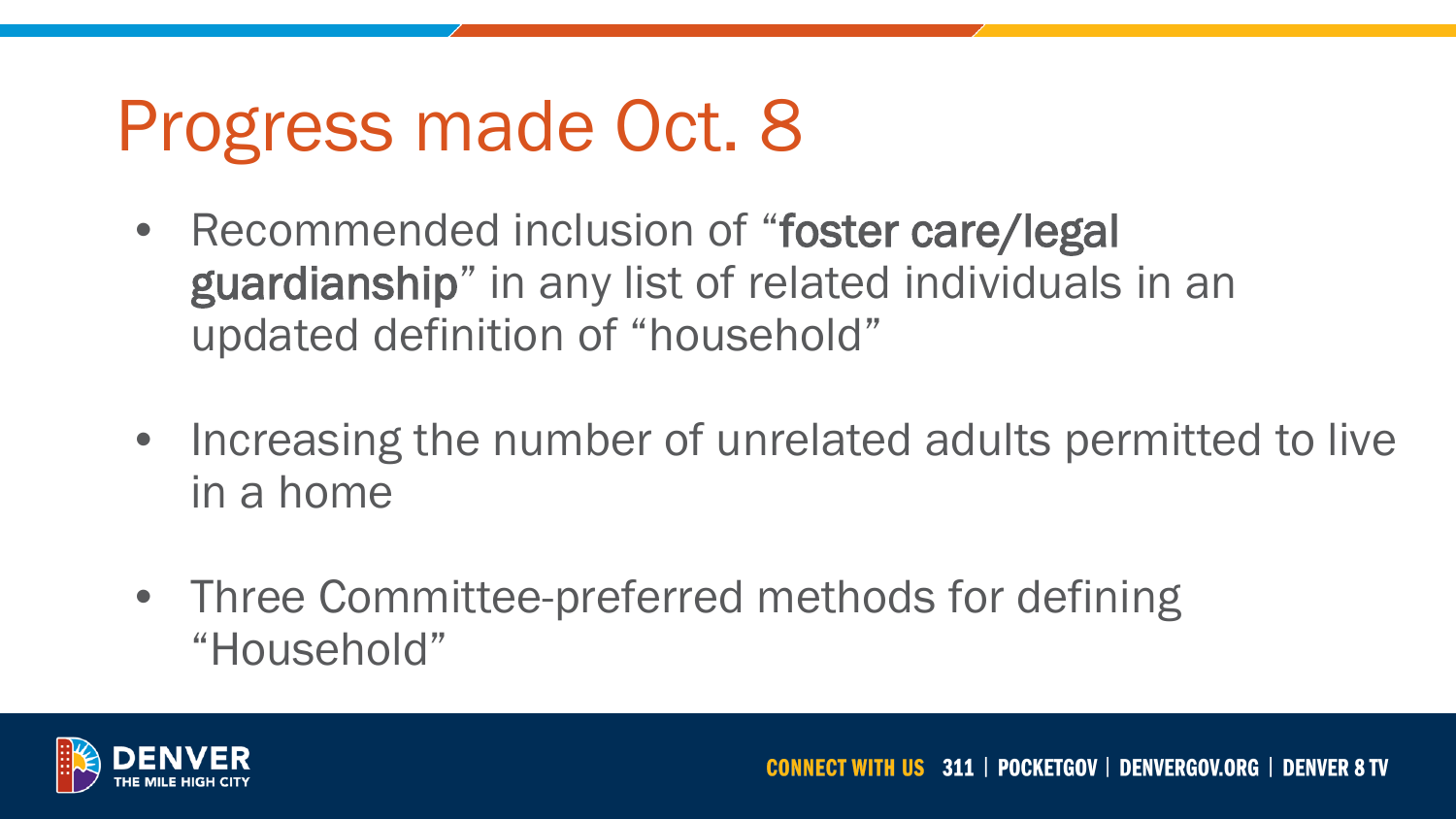# Goals for today

- Agree on preferred method for defining "Household"
- Consensus on appropriate number of unrelated adults

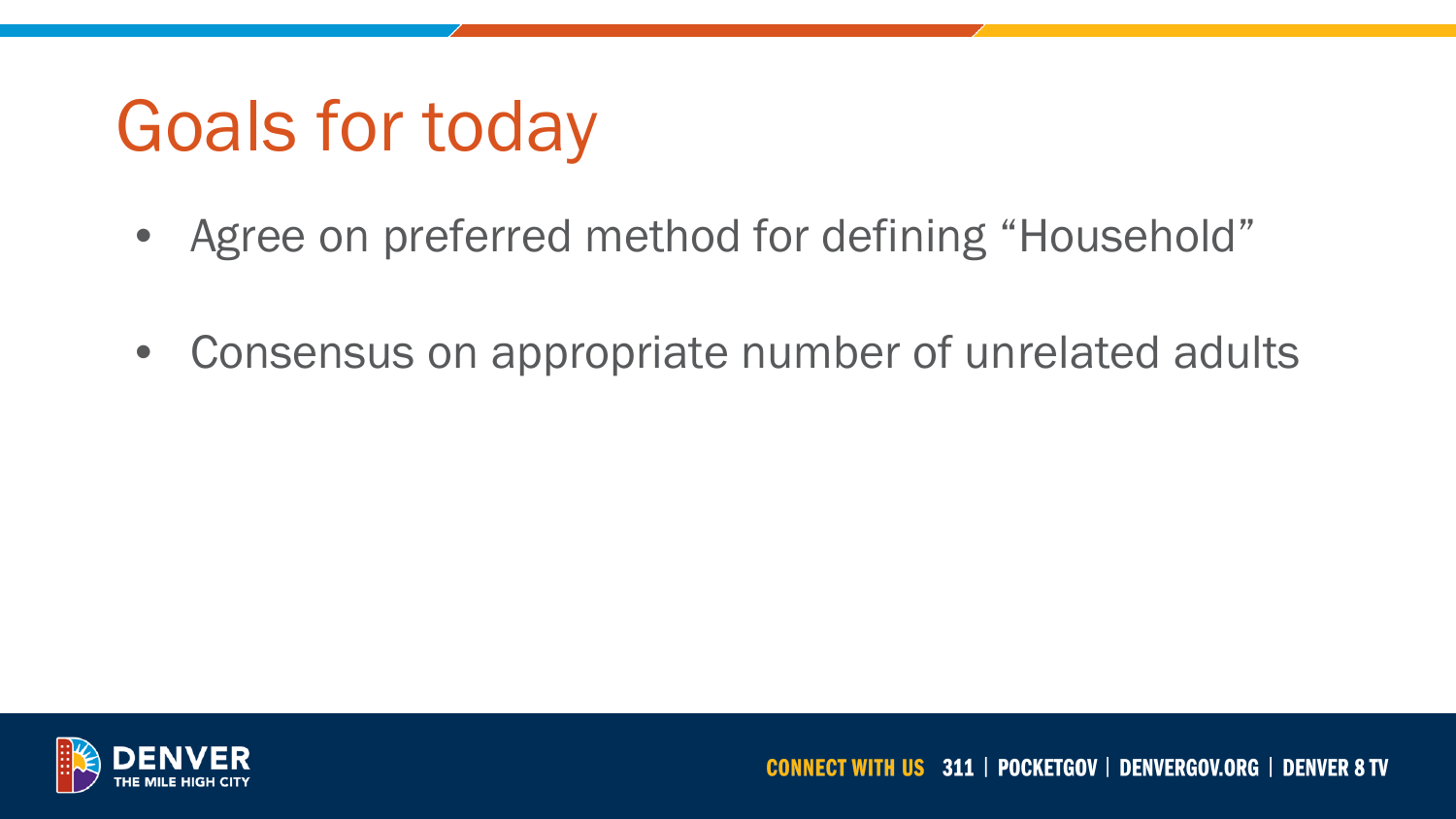## DZC Current Household Definition

- Permits two unrelated adults, plus an unlimited number of certain specified relations living together as a housekeeping unit in single unit uses.
- **Does not include Group Living uses (residential uses where care** or services are provided)
	- o Committee will consider Group Living uses throughout the rest of the project
- Requires Home Occupation permit for:
	- o Foster Family Care<br>
	o Rooming and Board
	- Rooming and Boarding (1+ roommates in SU)
- Complicates desired uses
	- o Cooperative Housing<br>o Co-Living
	- Co-Living
	- o Co-ownership of homes



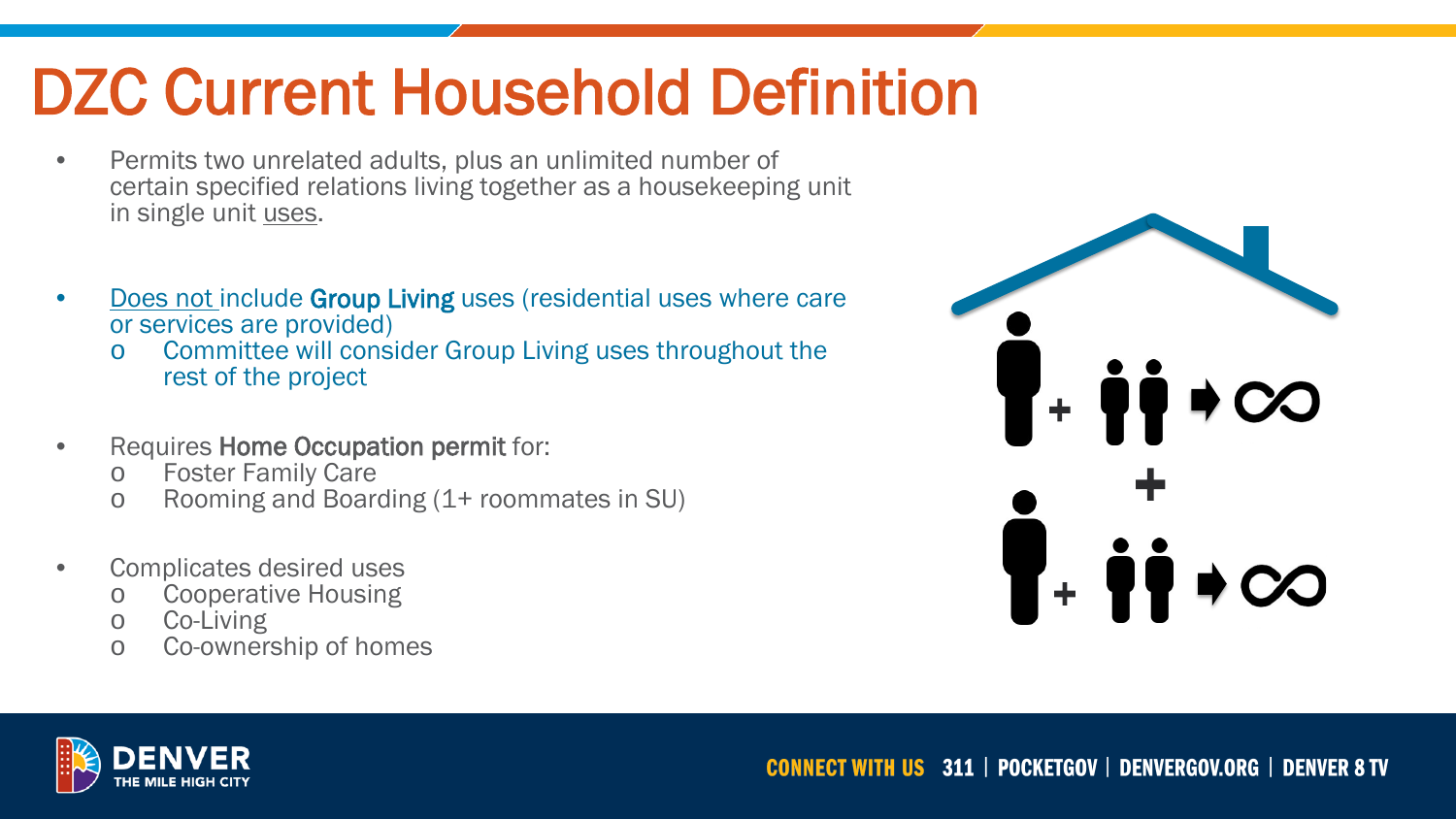# Requested Definition and Information

Definition of Dwelling Unit: One or more habitable rooms constituting a unit for permanent occupancy, having but one kitchen together with facilities for sleeping, bathing, and which unit occupies a structure or a portion of a structure.

Number of children/family members permitted by current code:

• no limit.

### Number of families that can live together per current code:

• Code permits two unrelated adults and any number of relatives to each in SU uses, meaning two families may live together, with an unlimited number of relatives to each.

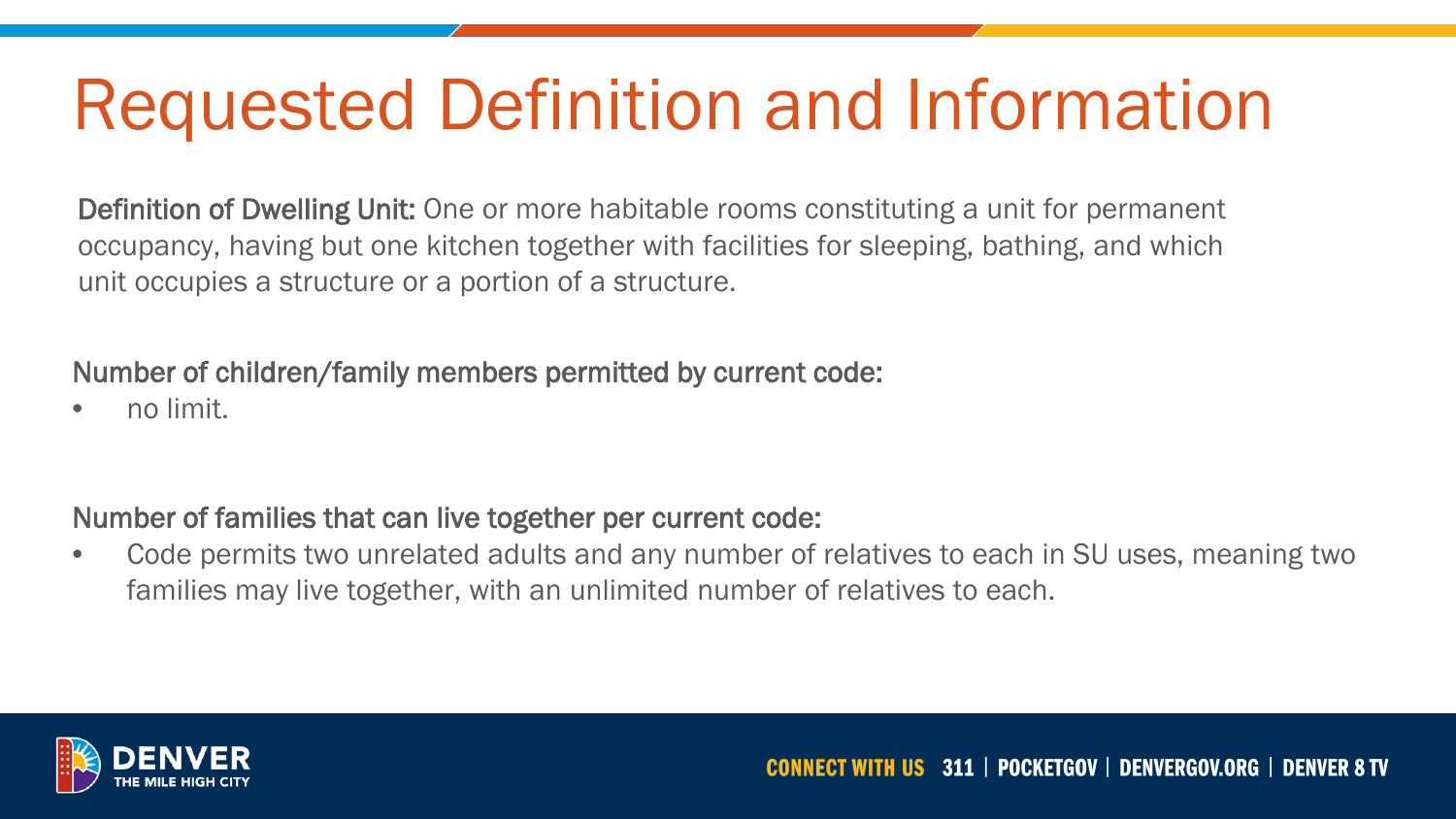### Peer Cities Review: Unrelated Adults Allowed in Single Unit

| 2                                                                                                                                 | 3                    | 4               | $5\overline{)}$            | 6              | 8             | <b>Unlimited</b>              |
|-----------------------------------------------------------------------------------------------------------------------------------|----------------------|-----------------|----------------------------|----------------|---------------|-------------------------------|
| <b>Denver</b>                                                                                                                     | <b>Boulder</b>       | Aurora          | Arvada                     | Austin, TX     | Seattle, WA   | <b>Most California Cities</b> |
| Englewood                                                                                                                         | <b>Commerce City</b> | <b>Brighton</b> | <b>Castle Rock</b>         | Bend, OR       | Vancouver, WA | Bend, OR                      |
|                                                                                                                                   | <b>Fort Collins</b>  | Golden          | <b>Colorado Springs</b>    | San Diego, CA* |               |                               |
|                                                                                                                                   | Littleton            | Northglenn      | Lakewood                   | Spokane, WA    |               |                               |
|                                                                                                                                   | Loveland             | Thornton        | Longmont                   | Portland, OR   |               |                               |
|                                                                                                                                   | <b>Wheat Ridge</b>   | Westminster     | Parker                     |                |               |                               |
|                                                                                                                                   | Salt Lake City, UT   | Las Vegas, NV   | Unincorporated Adams Co.   |                |               |                               |
|                                                                                                                                   | Minneapolis, MN      | *Boston, MA     | Unincorporated Arapahoe Co |                |               |                               |
|                                                                                                                                   |                      | New Orleans, LA | Albuquerque, NM            |                |               |                               |
|                                                                                                                                   |                      |                 | Boise, ID                  |                |               |                               |
|                                                                                                                                   |                      |                 | Kansas City, MO            |                |               |                               |
| Notes:                                                                                                                            |                      |                 | Oklahoma City, OK          |                |               |                               |
| *More under certain circumstances<br>All cities surveyed permit unlimited family members<br>Nearly all regulated by Dwelling Unit |                      |                 | Phoenix, AZ                |                |               |                               |
|                                                                                                                                   |                      |                 | Portland, OR               |                |               |                               |



11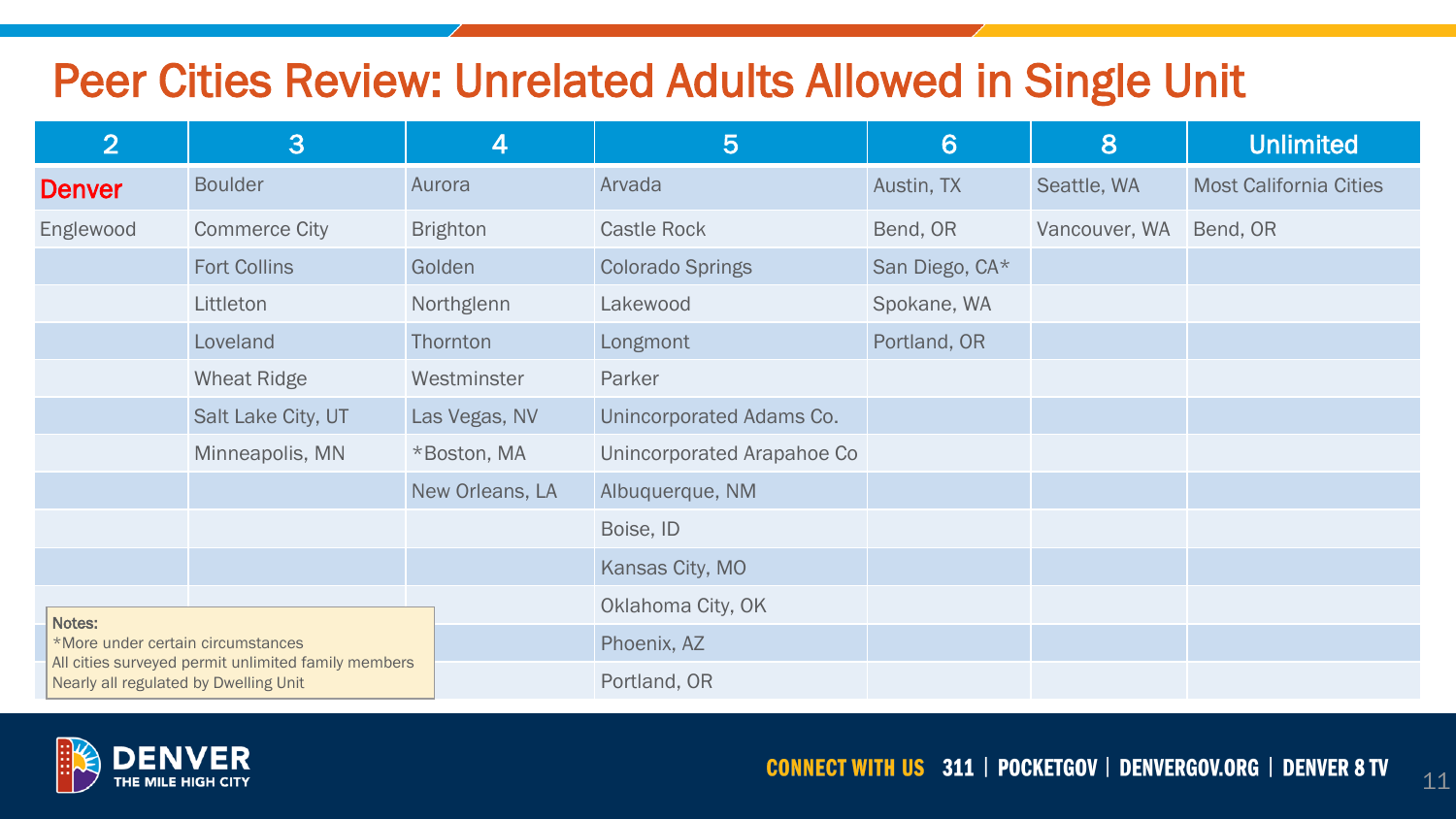### Expanded Decision-Making Criteria

- 1. Is **consistent with adopted plans** (Pass/Fail Must Pass per Charter 3.2.9(C) and DZC 12.4.11.4.A)
- 2. Is **equitable**  not necessarily equal **in terms of neighborhood policies and impact**
- 3. Provides for **more affordable and attainable housing options** across the full range of resident incomes, considering creative options in the process.
- **4. Limits potential for unintended consequences** perceived as negative or in conflict with community character, economic viability and existing or future plans and policies
- 5. Is **clear to administer and enforce**
- 6. Is **clear and predictable** to all stakeholders
- 7. Uses **language that is consistent** with relevant city, state and federal regulations
- 8. Is **enforceable** with **minimal entry to properties** by Zoning & Neighborhood Inspection Services and other staff



12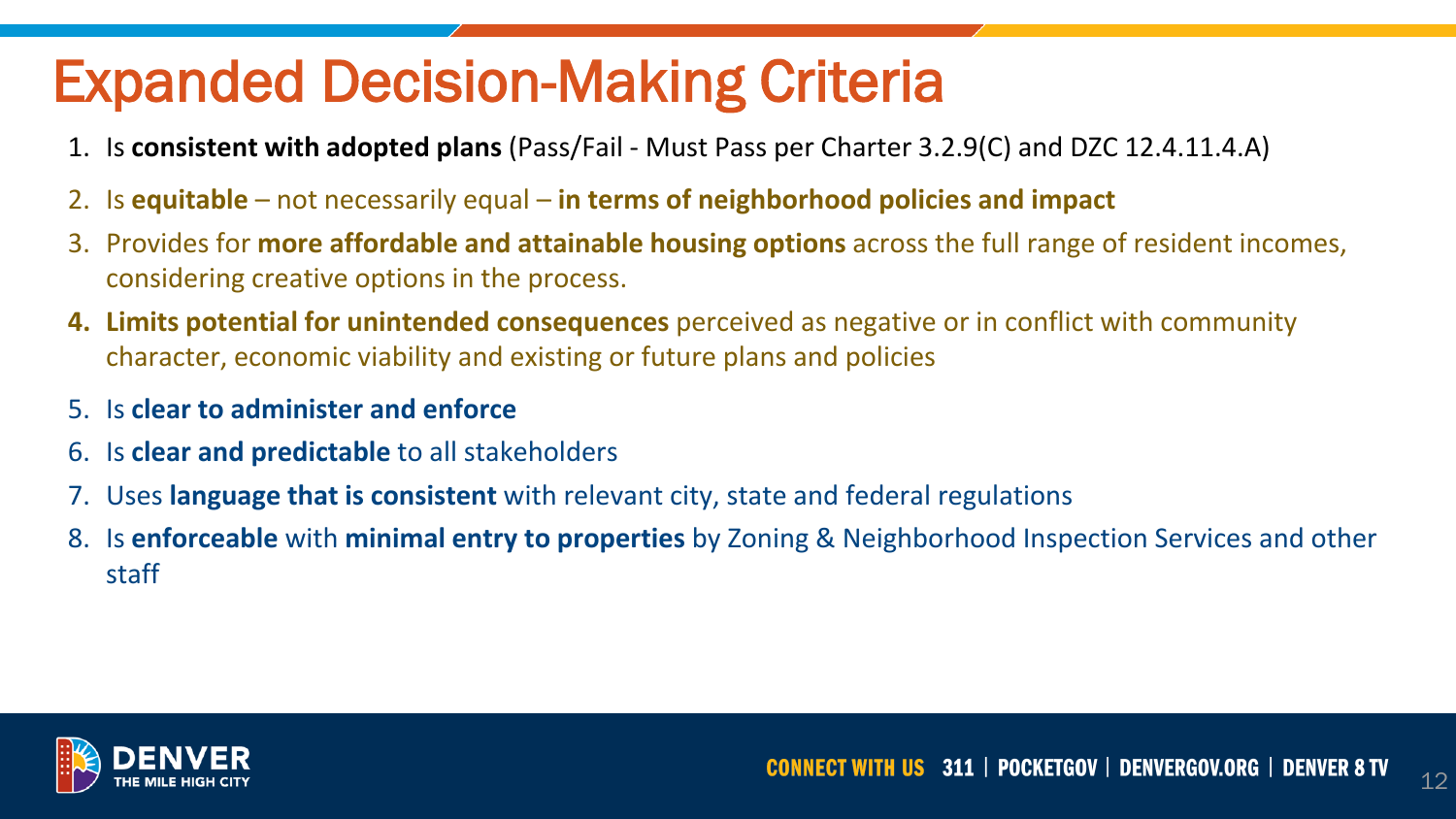### Committee Preferred alternative 1

Max of (8) unrelated adults Per Dwelling Unit



Notes:

- Staff-recommended alternative
- Dwelling Unit is clear measurement for enforcement



**CONNECT WITH US 311 | POCKETGOV | DENVERGOV.ORG | DENVER 8 TV**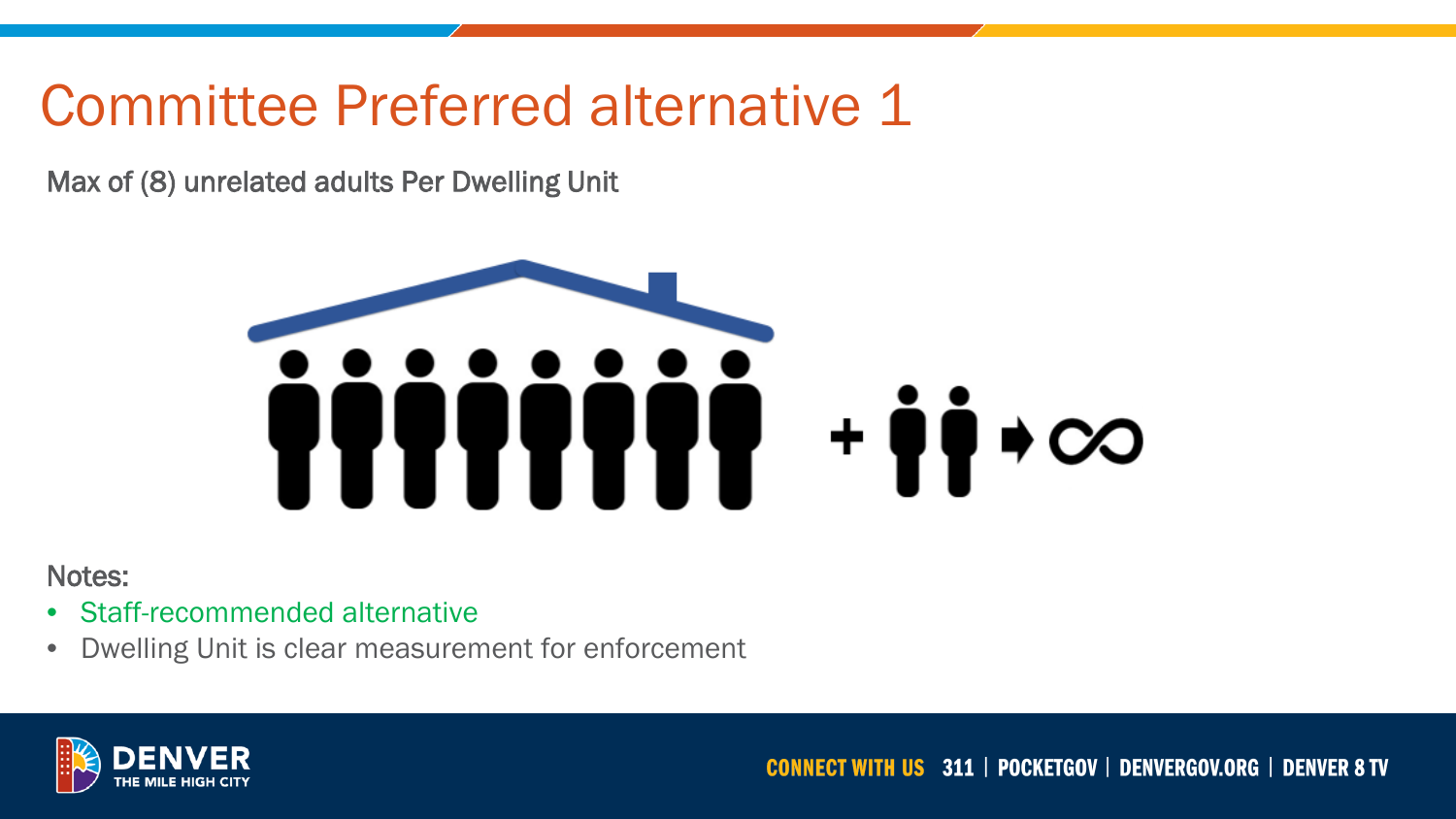### Committee Preferred alternative 2

Unlimited number of unrelated adults Per Dwelling Unit



#### Notes:

- Building and Fire Code does not require a certain square footage per person in a conventional dwelling unit
- State Health Codes do not set recommended or minimum square footage per person in a dwelling unit.
- Dwelling Units are only required to have one bathroom.
- More than 16 residents (related or unrelated) triggers additional Building and Fire Code requirements.
- Number of residents could exceed the 8-person threshold for what Federal and State group home laws require be accommodated in residential neighborhoods

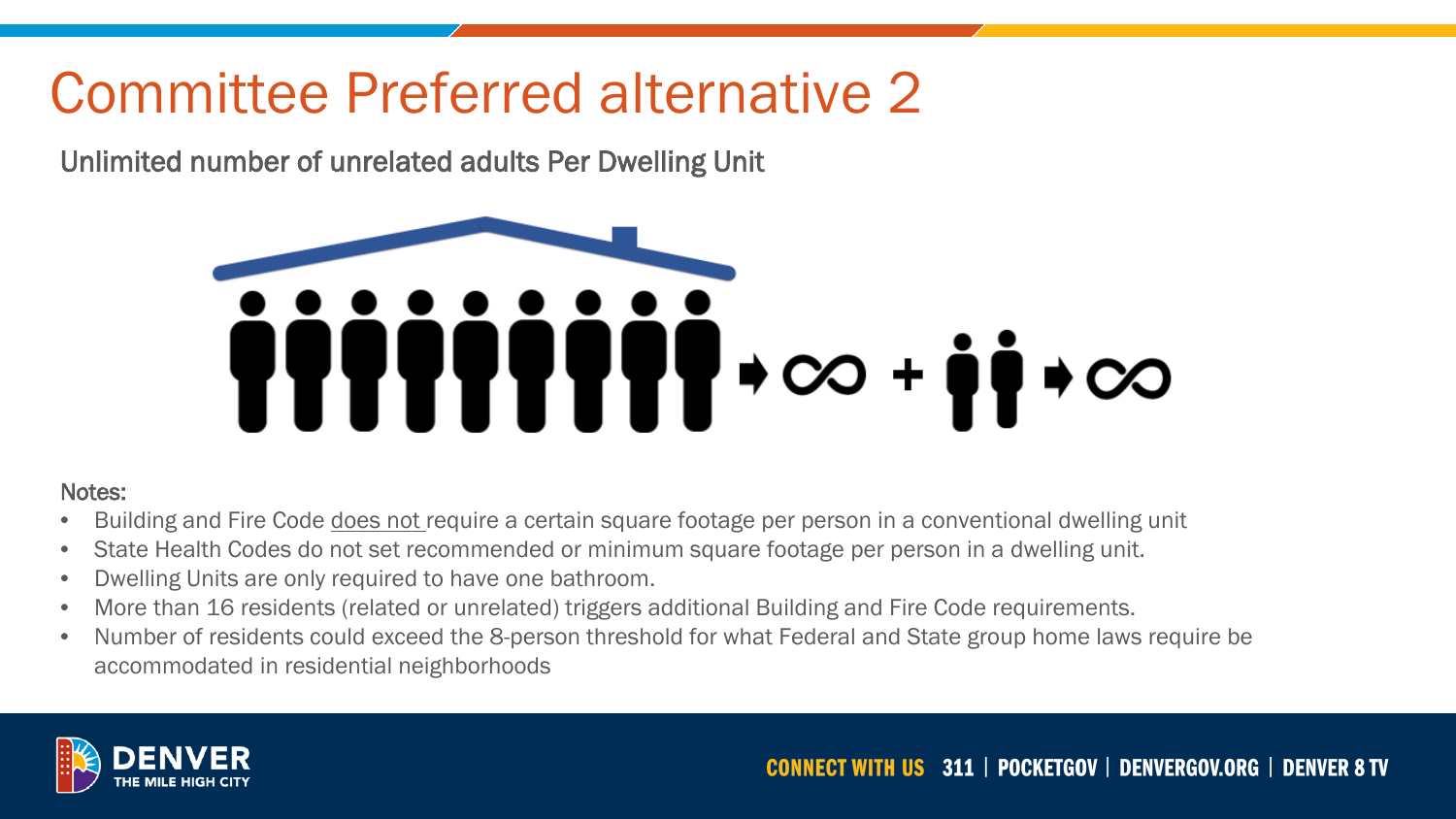### Committee Preferred alternative 3

Max of (2) unrelated adults per sleeping room



### Notes:

- Sleeping Room as defined by Denver Building and Fire Code: at least 70 square feet, egress/rescue window, closet.
- Presents enforcement challenges
	- o adults and unlimited family per room
	- o Studio apartments, unenclosed sleeping rooms, etc.
- Not a common practice in other cities

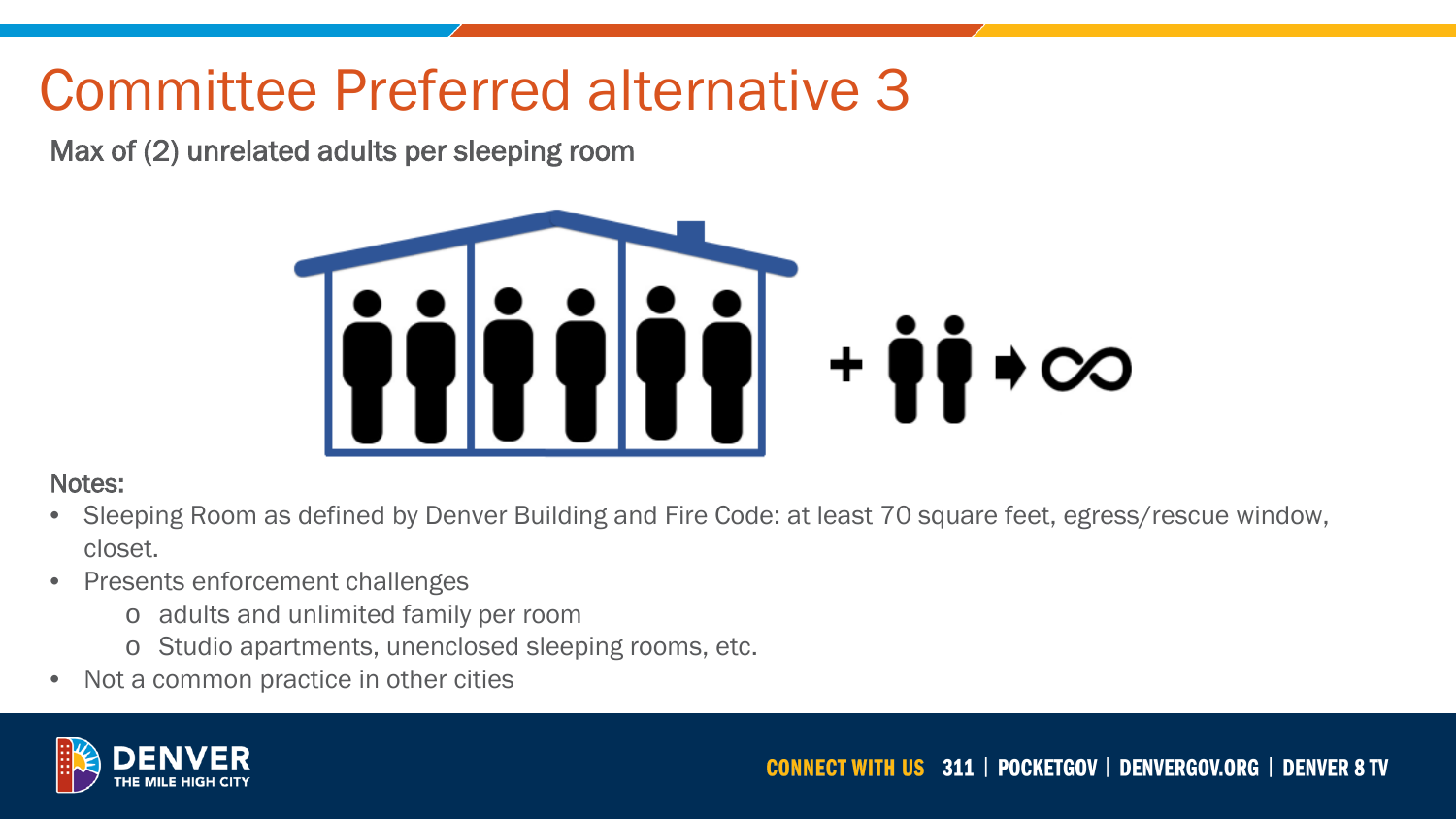## Poster Exercise

### Instructions:

- Divide into 3 groups
- One alternative/scenario per group
- Consider Committee Charter Criteria  $(1-3)$
- Consider Subgroup Ideal Future/Goals o See handouts
- Discuss and make adjustments
- Report out



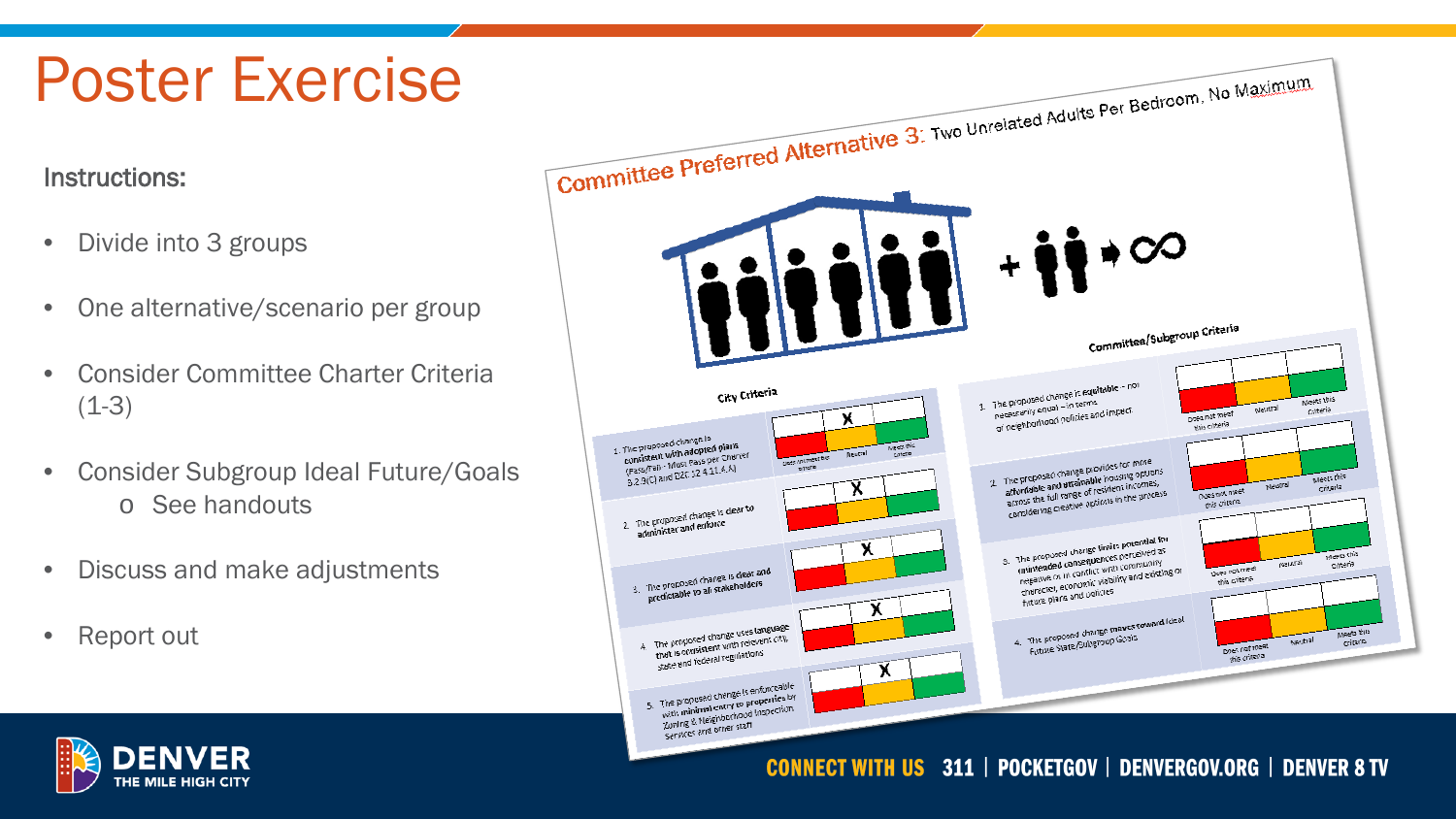# **THANK YOU** Group Living Code Amendment





NNECT WITH US 311 | POCKETGOV | DENVERGOV.ORG | DENVER 8 TV **COI**